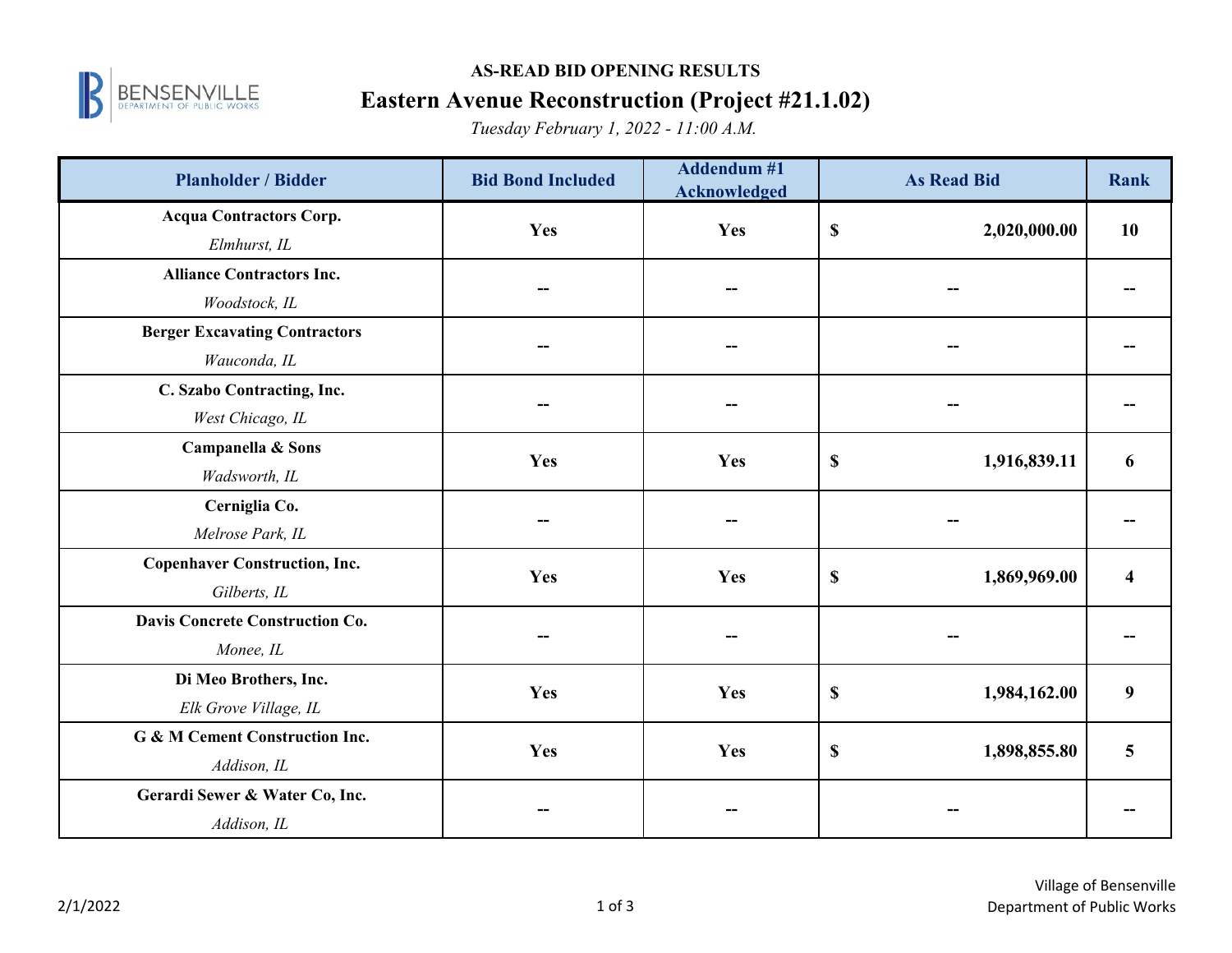

#### **AS-READ BID OPENING RESULTS**

### **Eastern Avenue Reconstruction (Project #21.1.02)**

*Tuesday February 1, 2022 - 11:00 A.M.*

| <b>Planholder / Bidder</b>       | <b>Bid Bond Included</b> | <b>Addendum#1</b><br><b>Acknowledged</b> | <b>As Read Bid</b>                        | Rank           |
|----------------------------------|--------------------------|------------------------------------------|-------------------------------------------|----------------|
| J. Congdon Sewer Service, Inc.   | --                       | --                                       |                                           |                |
| Carol Stream, IL                 |                          |                                          |                                           |                |
| John Neri Construction Co.       | Yes                      | Yes                                      | $\boldsymbol{\mathsf{S}}$<br>1,975,597.50 | 8              |
| Addison, IL                      |                          |                                          |                                           |                |
| <b>K-Five Construction Corp.</b> |                          |                                          |                                           |                |
| Westmont, IL                     |                          |                                          |                                           |                |
| Lenny Hoffman Excavating Inc.    | Yes                      | Yes                                      | $\boldsymbol{\mathsf{S}}$<br>2,122,262.42 | 12             |
| Wilmette, IL                     |                          |                                          |                                           |                |
| <b>Martam Construction</b>       | Yes                      | Yes                                      | $\mathbb S$<br>1,582,032.00               | $\mathbf{1}$   |
| Elgin, IL                        |                          |                                          |                                           |                |
| <b>MQ Construction Co.</b>       |                          |                                          |                                           |                |
| Chicago, IL                      |                          |                                          |                                           |                |
| <b>Orange Crush LLC</b>          |                          |                                          |                                           |                |
| Hillside, IL                     |                          |                                          |                                           |                |
| Pan Oceanic Engineering Co. Inc. | Yes                      | Yes                                      | $\mathbb S$<br>2,121,366.65               | 11             |
| Chicago, IL                      |                          |                                          |                                           |                |
| <b>Plote Construction Inc.</b>   |                          |                                          |                                           |                |
| Hoffman Estates, IL              |                          |                                          |                                           |                |
| R.W. Dunteman Co.                | Yes                      | Yes                                      | $\boldsymbol{\mathsf{S}}$<br>1,696,201.24 | $\overline{2}$ |
| Addison, IL                      |                          |                                          |                                           |                |
| Rossi Contractors, Inc.          |                          |                                          |                                           |                |
| Northlake, IL                    |                          |                                          |                                           |                |